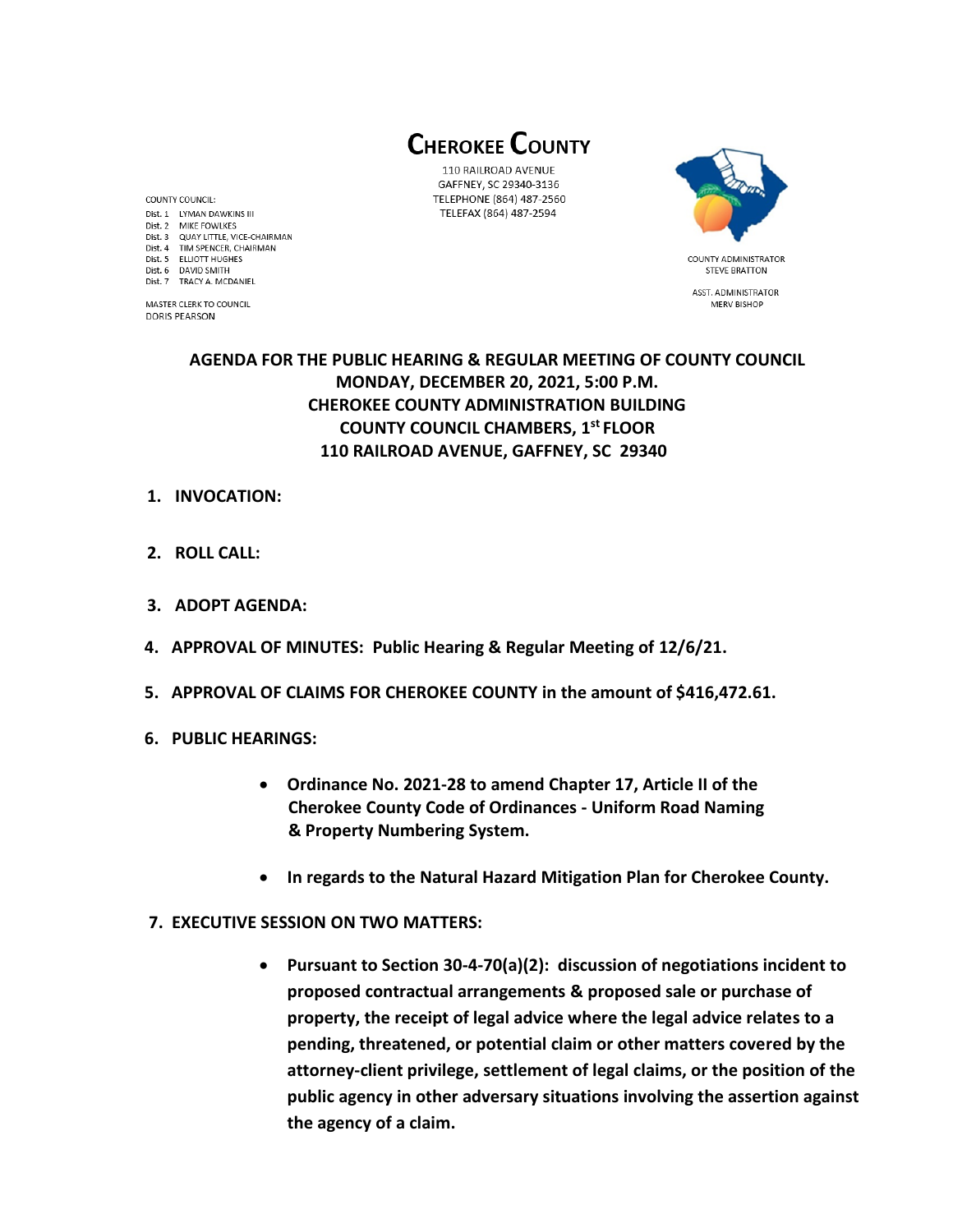# **PAGE 2 – AGENDA FOR THE PH & REGULAR MEETING, 12/20/21**

## **07. EXECUTIVE SESSION CONTINUED:**

• **Pursuant to Section 30-4-70(a)(5) discussion of matters relating to the proposed location, expansion, or the provision of services encouraging location or expansion of industries or other businesses in the area served by the public body.**

## **08. ACTION TAKEN FROM EXECUTIVE SESSION:**

## **09. RESOLUTIONS:**

- **NO. 2021-14 authorizing (1) the execution & delivery of a Fee in Lieu of Tax Agreement by & between Cherokee County, SC (The "County") and a Company identified for the time being as Project Eclipse, acting for itself, one or more affiliates, and/or other Project Sunshine (collectively, The "Company"), pursuant to which the County shall covenant to accept certain negotiated Fees In Lieu of Ad Valorem Taxes with respect to the establishment and/or expansion of certain facilities in the county (collectively, (the "Project"); (2) the benefits of a Multi-County Industrial or Business Park to be made available to the Company and the Project; (3) certain Special Source Revenue Credits in connection with the Project; and (4) other matters relating thereto.**
- **No. 2021-15 to express the intention of Cherokee County, SC to cause the County to be reimbursed with the proceeds of Tax-Exempt Obligations.**
- **No. 2021-16 Whereas, Cherokee County is authorized & empowered to enter into agreements with Project Gold Rush whereby the Industry would pay Fees-in-Lieu-of Taxes with respect to qualified projects will be promoted and trade developed through the expansion of its facility for the purpose of manufacturing and distribution of home goods and furnishings in the County.**
- **No. 2021-17 authorizing under certain conditions, the execution & delivery of a Fee in Lieu of Tax Agreement by & between Cherokee County, SC and one or more companies known to the County at this time as "Project Paint" with respect to certain Economic Development Property in the County, whereby such property will be subject to certain payments in Lieu of Taxes, will be designated as being in a Multi-County Industrial & Business Park, and will be eligible to receive certain tax credits; authorizing the execution & delivery of a Multi-County Industrial & Business Park Agreement with Spartanburg County to include such Economic Development Property; and other matters related thereto.**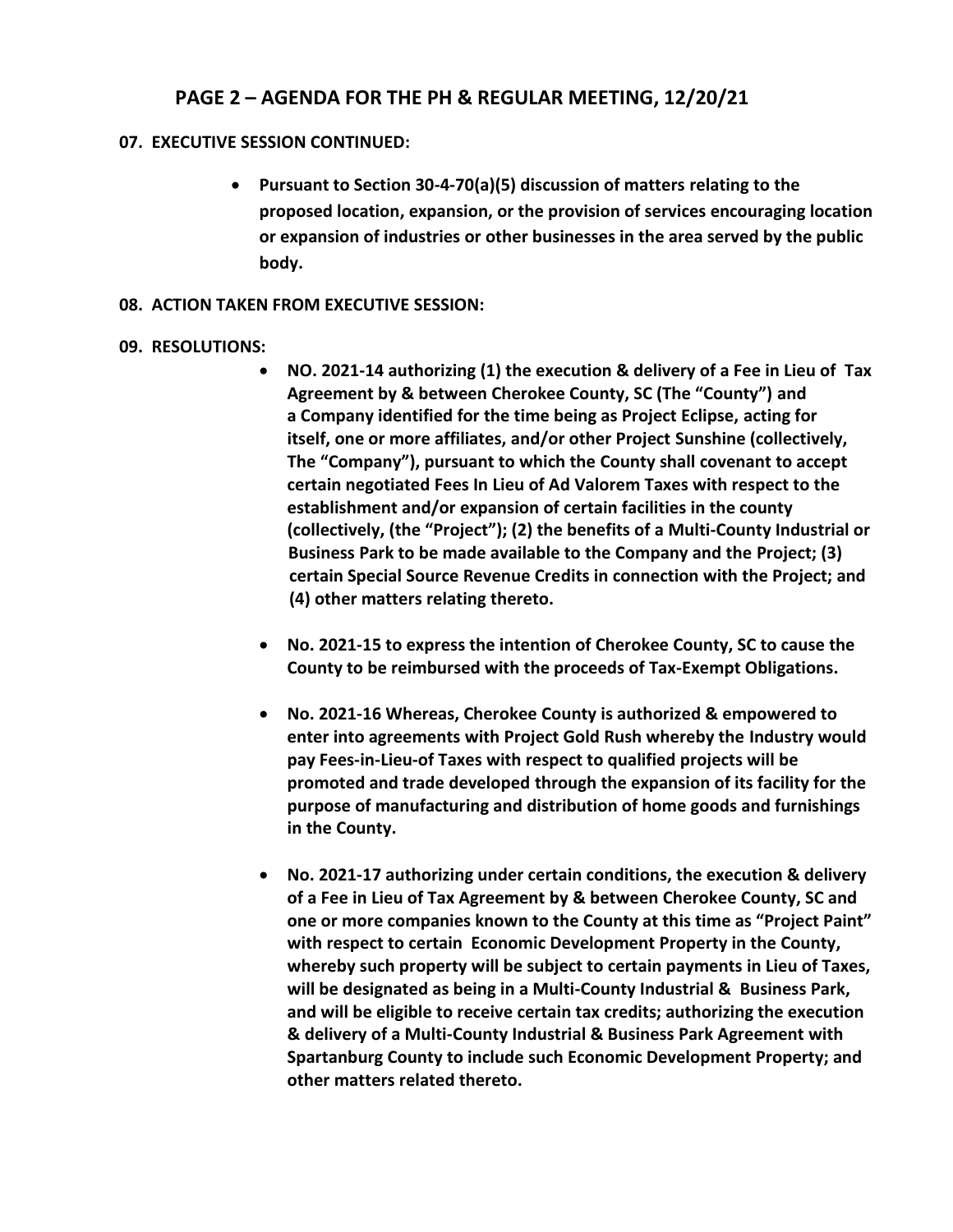# **PAGE 3 – AGENDA FOR PH & REGULAR MEETING, 12/20/21**

## **10. ACTION ITEM:**

• **Double Creek Subdivision**

### **11. ORDINANCES:**

- **3rd Reading of Ordinance No. 2021-28 to amend Chapter 17, Article II of the Cherokee County Code of Ordinances – Uniform Road Naming and Property Numbering System.**
- **•** 2<sup>nd</sup> Reading of Ordinance No. 2021-30 to amend the Agreement for Development **for Joint County Industrial Park by & between Spartanburg County and Cherokee County, SC, so as to include additional property in Spartanburg County as part of the Joint County industrial Park, and other matters relating thereto. (AGA Tag Solar II, LLC; RG Frontage, LLC; JSD Flatwood PV-1, LLC; The Cubes at Fort Prince, LLC; Fort Prince Logistics, LLC; SC Global Logistics, LLC.)**
- **2nd Reading of Ordinance No. 2021-31 to amend the Agreement for Development for Joint County Industrial Park by & between Spartanburg County & Cherokee County, SC, so as to include additional property in Spartanburg County as part of the Joint County Industrial Park, and other matters relating thereto. (Eastgroup Properties, LP; SCP Acquisitions, LLC; Big Acquisitions, LLC; ILJIN American Corporation; Greer South Carolina Becknell Onvestors, LLC; Walmart Stores East, LP.)**
- **2nd Reading of Ordinance No. 2021-32 authorizing (a) the execution & delivery of a Fee in Lieu of Tax Agreement by & between Cherokee County, SC ("County"), and Project Herbie with respect to certain Economic Development Property in the County, whereby such property will be subject to certain payments in Lieu of Taxes, including the provision of Certain Special Source Credits; (b) the County to create a Multi-County Industrial/Business Park with Spartanburg County, SC, and designate the property to be owned by Project Herbie as Multi-County Park Property; and (3) other related matters.**
- **2nd Reading of Ordinance No. 2021-33 authorizing the execution & delivery of a Fee in Lieu of Tax Agreement by & between Cherokee County, SC and (Project Alpha1) with respect to Certain Economic Development Property in the County, whereby such property will be subject to certain special source credits; and other matters related thereto.**